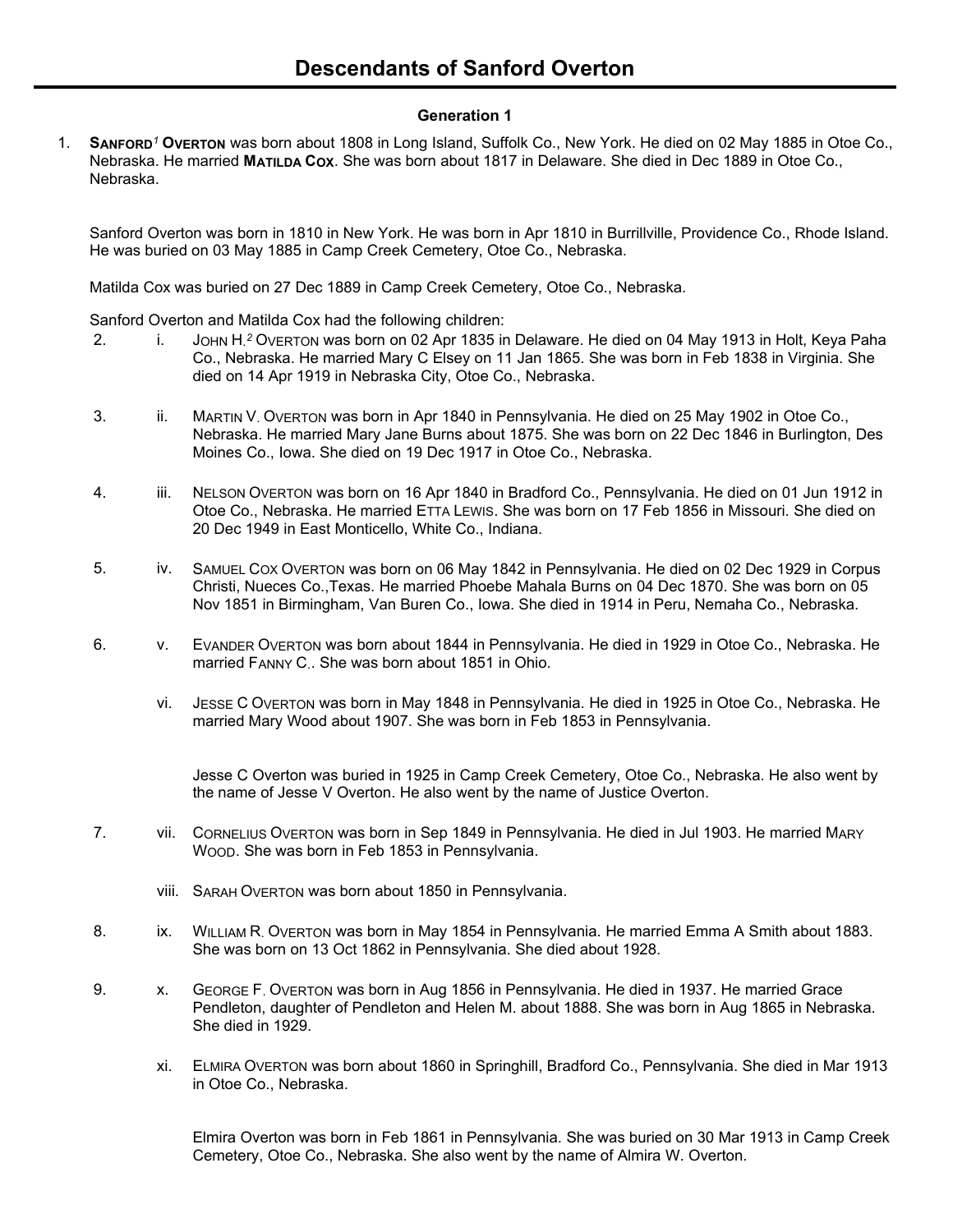## **Generation 1 (con't)**

xii. NATHAN OVERTON.

#### **Generation 2**

2. **JOHN H.** *<sup>2</sup>* **OVERTON** (Sanford*<sup>1</sup>* ) was born on 02 Apr 1835 in Delaware. He died on 04 May 1913 in Holt, Keya Paha Co., Nebraska. He married Mary C Elsey on 11 Jan 1865. She was born in Feb 1838 in Virginia. She died on 14 Apr 1919 in Nebraska City, Otoe Co., Nebraska.

John H. Overton was buried on 15 May 1913 in Camp Creek Cemetery, Otoe Co., Nebraska.

Mary C Elsey was buried on 17 Apr 1919 in Camp Creek Cemetery, Otoe Co., Nebraska.

John H. Overton and Mary C Elsey had the following children:

- i. NELLIE D. *<sup>3</sup>* OVERTON was born in May 1867 in Otoe Co., Nebraska. She died in Jul 1953 in Nebraska City, Otoe Co., Nebraska.
- ii. JESSIE F. OVERTON was born in Dec 1868 in Nebraska. She died in Jul 1932.

Jessie F. Overton was buried on 08 Jul 1932 in Camp Creek Cemetery, Otoe Co., Nebraska.

iii. GRACE M. OVERTON was born in May 1870 in Nebraska. She died in Feb 1927 in Nebraska. She married Charles Gilbert Thornton on 29 Nov 1903 in Nebraska City, Otoe Co., Nebraska. He was born about 1875 in Illinois.

Grace M. Overton was buried on 04 Feb 1927 in Camp Creek Cemetery, Otoe Co., Nebraska.

iv. FLORENCE OVERTON was born on 09 Feb 1871 in Nebraska. She died on 07 Oct 1873 in Otoe Co., Nebraska.

Florence Overton was buried on 08 Oct 1873 in Camp Creek Cemetery, Otoe Co., Nebraska.

v. CHARLES OVERTON was born on 09 Aug 1873 in Nebraska. He died in Dec 1892 in Otoe Co., Nebraska.

Charles Overton was buried on 14 Dec 1892 in Camp Creek Cemetery, Otoe Co., Nebraska.

vi. ALBERT N. OVERTON was born in 1875 in Nebraska. He died on 02 Dec 1884 in Otoe Co., Nebraska.

Albert N. Overton was buried on 03 Dec 1884 in Camp Creek Cemetery, Otoe Co., Nebraska. He also went by the name of N. Albert Overton.

3. **MARTIN V.** *<sup>2</sup>* **OVERTON** (Sanford*<sup>1</sup>* ) was born in Apr 1840 in Pennsylvania. He died on 25 May 1902 in Otoe Co., Nebraska. He married Mary Jane Burns about 1875. She was born on 22 Dec 1846 in Burlington, Des Moines Co., Iowa. She died on 19 Dec 1917 in Otoe Co., Nebraska.

Martin V. Overton was buried on 26 May 1902 in Camp Creek Cemetery, Otoe Co., Nebraska.

Mary Jane Burns was buried on 22 Dec 1917 in Camp Creek Cemetery, Otoe Co., Nebraska.

Martin V. Overton and Mary Jane Burns had the following child:

10. i. BESSIE MAY*<sup>3</sup>* OVERTON was born in Jan 1878 in Otoe Co., Nebraska. She died in Dec 1957 in Nebraska.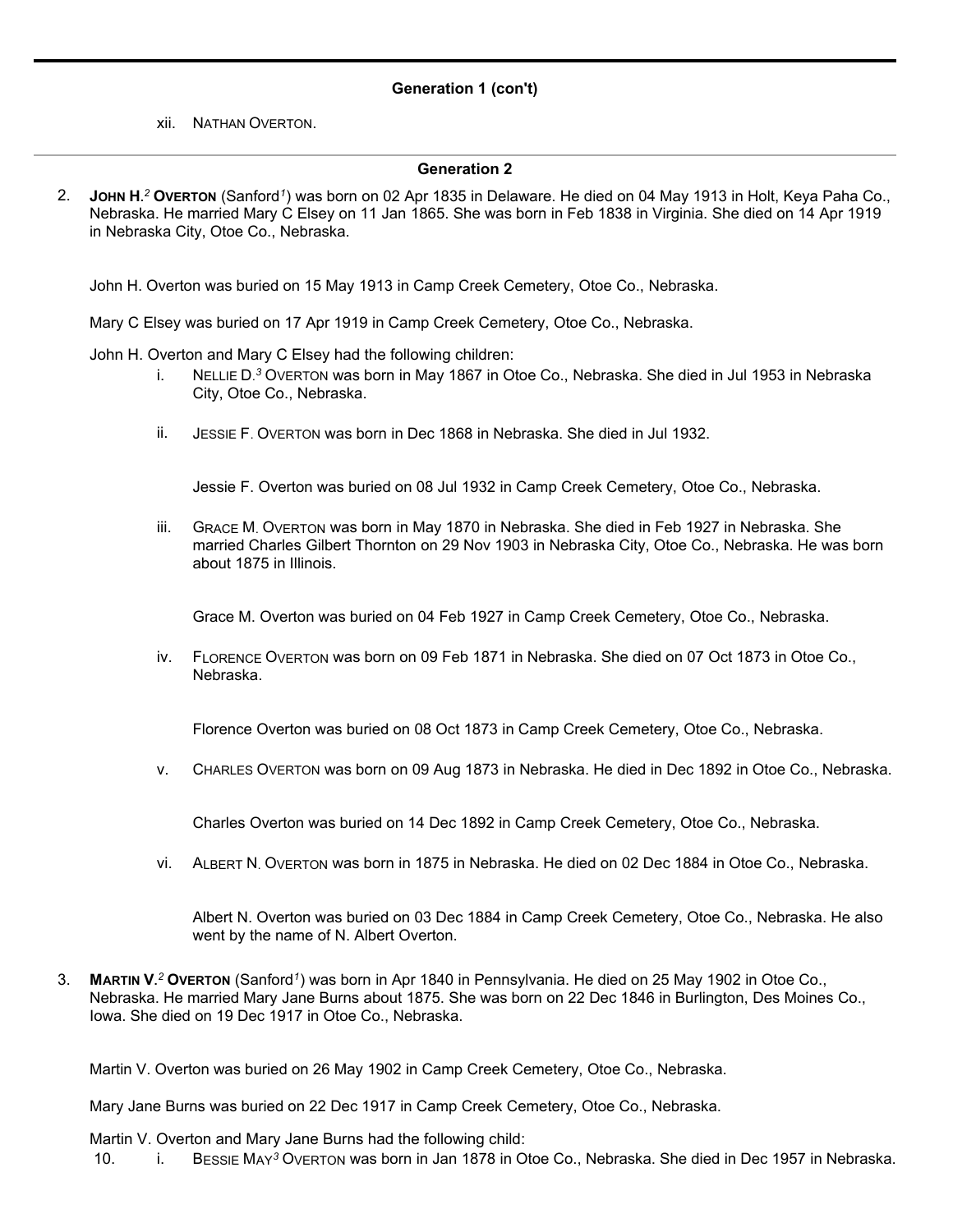#### **Generation 2 (con't)**

She married Fred Lawrence Thornton on 22 Jun 1907 in Nebraska City, Otoe Co., Nebraska. He was born on 11 Mar 1880 in Illinois. He died on 28 Feb 1944.

4. **NELSON***<sup>2</sup>* **OVERTON** (Sanford*<sup>1</sup>* ) was born on 16 Apr 1840 in Bradford Co., Pennsylvania. He died on 01 Jun 1912 in Otoe Co., Nebraska. He married **ETTA LEWIS**. She was born on 17 Feb 1856 in Missouri. She died on 20 Dec 1949 in East Monticello, White Co., Indiana.

Nelson Overton was born in May 1838 in Pennsylvania. He was buried on 02 Jun 1912 in Camp Creek Cemetery, Otoe Co., Nebraska.

Etta Lewis was buried on 30 Dec 1949 in Camp Creek Cemetery, Otoe Co., Nebraska.

Nelson Overton and Etta Lewis had the following children:

- 11. i. MERLE*<sup>3</sup>* OVERTON was born in Dec 1881 in Otoe Co., Nebraska. She died in Nov 1919 in Otoe Co., Nebraska. She married HUSTON HOWARD HANKS. He was born in Mar 1872 in Nebraska. He died on 13 Feb 1951 in Otoe Co., Nebraska.
- 12. ii. OLIN NELSON OVERTON was born on 26 Jan 1884 in Otoe Co., Nebraska. He died on 21 Jun 1948 in East Monticello, White Co., Indiana. He married (1) OCTAVIA MAUD BURNETT, daughter of Lewis Compton Burnett and Emma Caroline Berry on 10 Dec 1906 in Nebraska City, Otoe Co., Nebraska. She was born on 22 Nov 1880 in Nebraska City, Otoe Co., Nebraska. She died on 11 Oct 1970 in Indio, Riverside Co., California. He married (2) MARIE VAN DEMAN, daughter of John W Van Deman on 29 May 1937.
- 5. **SAMUEL COX***<sup>2</sup>* **OVERTON** (Sanford*<sup>1</sup>* ) was born on 06 May 1842 in Pennsylvania. He died on 02 Dec 1929 in Corpus Christi, Nueces Co.,Texas. He married Phoebe Mahala Burns on 04 Dec 1870. She was born on 05 Nov 1851 in Birmingham, Van Buren Co., Iowa. She died in 1914 in Peru, Nemaha Co., Nebraska.

Samuel Cox Overton was buried on 10 Dec 1929 in Camp Creek Cemetery, Otoe Co., Nebraska.

Phoebe Mahala Burns was buried on 22 Mar 1914 in Camp Creek Cemetery, Otoe Co., Nebraska.

Samuel Cox Overton and Phoebe Mahala Burns had the following children:

- 13. i. MAYNARD*<sup>3</sup>* OVERTON was born in Jun 1872 in Nebraska. He died in Sep 1925 in Nebraska. He married Ida Myra about 1897. She was born in Nov 1878 in Nebraska. She died in Aug 1963 in Nebraska.
	- ii. LEONARD OVERTON was born about 1878 in Nebraska. He died in Mar 1884.

Leonard Overton was buried on 16 Mar 1884 in Camp Creek Cemetery, Otoe Co., Nebraska. He also went by the name of Leonard Overton.

- 14. iii. STEWART OVERTON was born on 01 Oct 1880. He died on 10 Nov 1908 in Alliance, Box Butte Co., Nebraska. He married Lucinda Smith on 01 Jan 1902 in Auburn, Nemaha Co., Nebraska. She was born in 1878 in Missouri.
	- iv. MYRTLE B OVERTON was born in Jun 1892 in Nebraska.
- 15. v. SIBYL L OVERTON was born on 21 Oct 1896 in Nebraska. She died in Aug 1983 in Nemaha Co., Nebraska. She married Edward Clay McConnell about 1915. He was born on 16 Dec 1892 in Nebraska. He died in Oct 1971 in Nemaha Co., Nebraska.
- 6. **EVANDER***<sup>2</sup>* **OVERTON** (Sanford*<sup>1</sup>* ) was born about 1844 in Pennsylvania. He died in 1929 in Otoe Co., Nebraska. He married **FANNY C.**. She was born about 1851 in Ohio.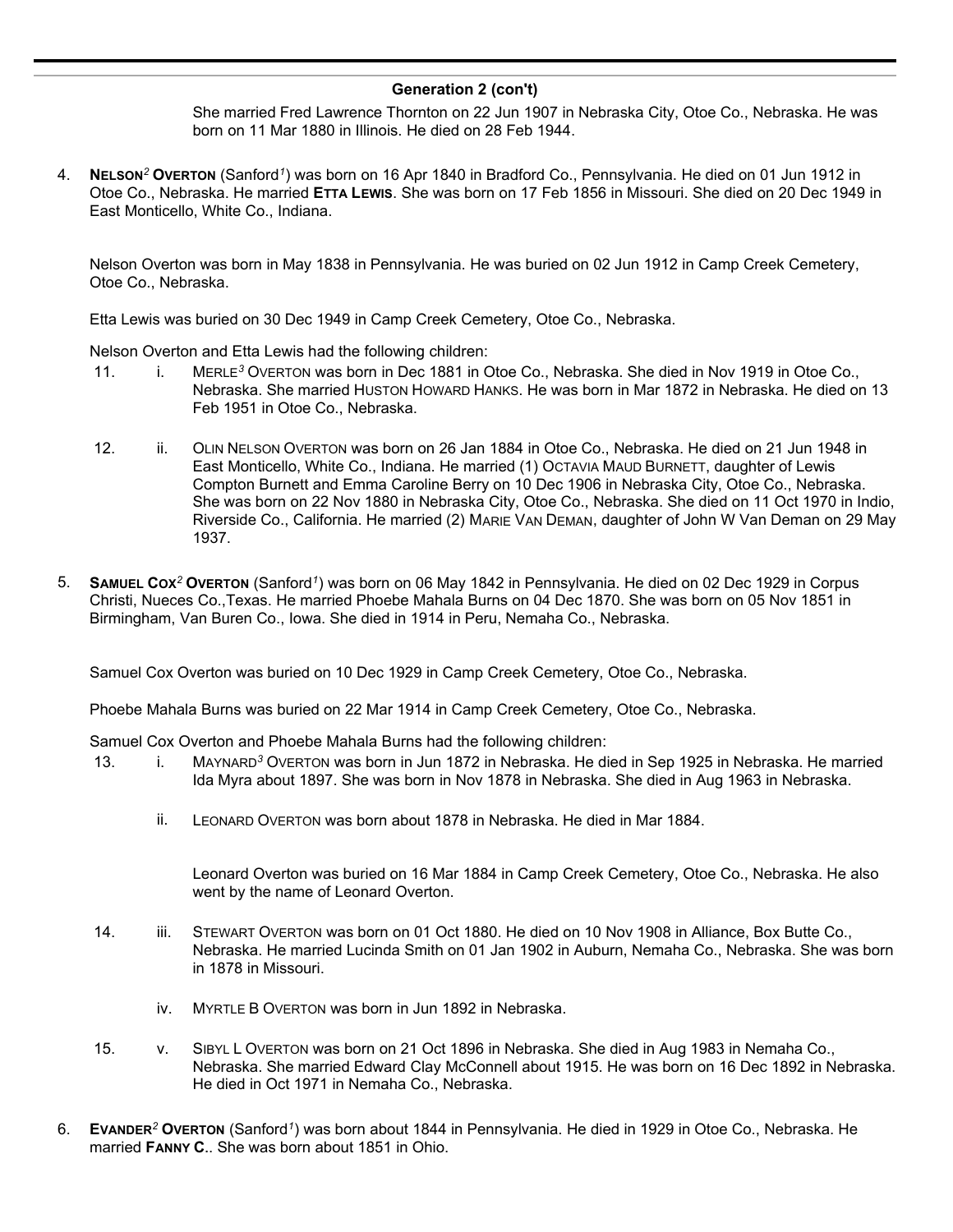# **Generation 2 (con't)**

Evander Overton and Fanny C. had the following child:

i. SANFORD B*<sup>3</sup>* OVERTON was born about 1870 in Nebraska. He died on 10 Dec 1947 in Seattle, King Co., Washington. He married Anna M about 1922. She was born in 1874 in Nova Scotia, Canada.

Sanford B Overton was born in 1871 in Missouri.

7. **CORNELIUS***<sup>2</sup>* **OVERTON** (Sanford*<sup>1</sup>* ) was born in Sep 1849 in Pennsylvania. He died in Jul 1903. He married **MARY WOOD**. She was born in Feb 1853 in Pennsylvania.

Cornelius Overton was buried on 29 Jul 1903 in Camp Creek Cemetery, Otoe Co., Nebraska.

Cornelius Overton and Mary Wood had the following children:

- 16. i. RALPH V*<sup>3</sup>* OVERTON was born in Aug 1879 in Otoe Co., Nebraska. He died in 1945. He married Jessie Cecilia about 1914. She was born about 1880 in Iowa.
- 17. ii. LULL BEEBE OVERTON was born on 22 Mar 1886 in Otoe Co., Nebraska. He died in Sep 1972 in Cheyenne, Laramie Co., Wyoming. He married (1) MINNIE LULU HARRISON, daughter of Jerry M Harrison about 1904. She was born about 1886 in Ohio. He married NADINE. She was born about 1896 in Iowa.
	- iii. NED CORNELIUS OVERTON was born on 25 Aug 1893 in Otoe Co., Nebraska. He died in Oct 1982 in Omaha, Douglas Co., Nebraska.
- 8. **WILLIAM R.** *<sup>2</sup>* **OVERTON** (Sanford*<sup>1</sup>* ) was born in May 1854 in Pennsylvania. He married Emma A Smith about 1883. She was born on 13 Oct 1862 in Pennsylvania. She died about 1928.

William R. Overton and Emma A Smith had the following children:

- 18. i. PEARL E<sup>3</sup> OVERTON was born in Aug 1886 in Nebraska. She married LOUIS ELISHA GETTERT. He was born on 13 Apr 1883 in Nebraska.
- 19. ii. RUTH S OVERTON was born in Aug 1892 in Nebraska. She married ARTHUR W ANDRUS. He was born on 28 Jun 1888 in Eagle, Cass Co., Nebraska. He died in Feb 1976 in Atkinson, Holt Co., Nebraska.
- 9. **GEORGE F.** *<sup>2</sup>* **OVERTON** (Sanford*<sup>1</sup>* ) was born in Aug 1856 in Pennsylvania. He died in 1937. He married Grace Pendleton, daughter of Pendleton and Helen M. about 1888. She was born in Aug 1865 in Nebraska. She died in 1929.

George F. Overton also went by the name of Lewis Overton.

Grace Pendleton was buried on 10 Jul 1929 in Camp Creek Cemetery, Otoe Co., Nebraska.

George F. Overton and Grace Pendleton had the following children:

- i. MABEL E. *<sup>3</sup>* OVERTON was born in Nov 1887 in Nebraska.
- 20. ii. CARL PENDLETON OVERTON was born on 06 Jan 1891 in Nebraska. He died in Jul 1975 in Nebraska City, Otoe Co., Nebraska. He married ARMINTA C. She was born about 1893 in Nebraska.
- 21. iii. ERNEST TRUMAN OVERTON was born on 03 Jul 1894 in Nebraska. He died on 10 Nov 1979 in Auburn, Nemaha Co., Nebraska. He married RACHEL A. She was born about 1899 in Nebraska.

#### **Generation 3**

10. **BESSIE MAY***<sup>3</sup>* **OVERTON** (Martin V.*<sup>2</sup>* , Sanford*<sup>1</sup>* ) was born in Jan 1878 in Otoe Co., Nebraska. She died in Dec 1957 in Nebraska. She married Fred Lawrence Thornton on 22 Jun 1907 in Nebraska City, Otoe Co., Nebraska. He was born on 11 Mar 1880 in Illinois. He died on 28 Feb 1944.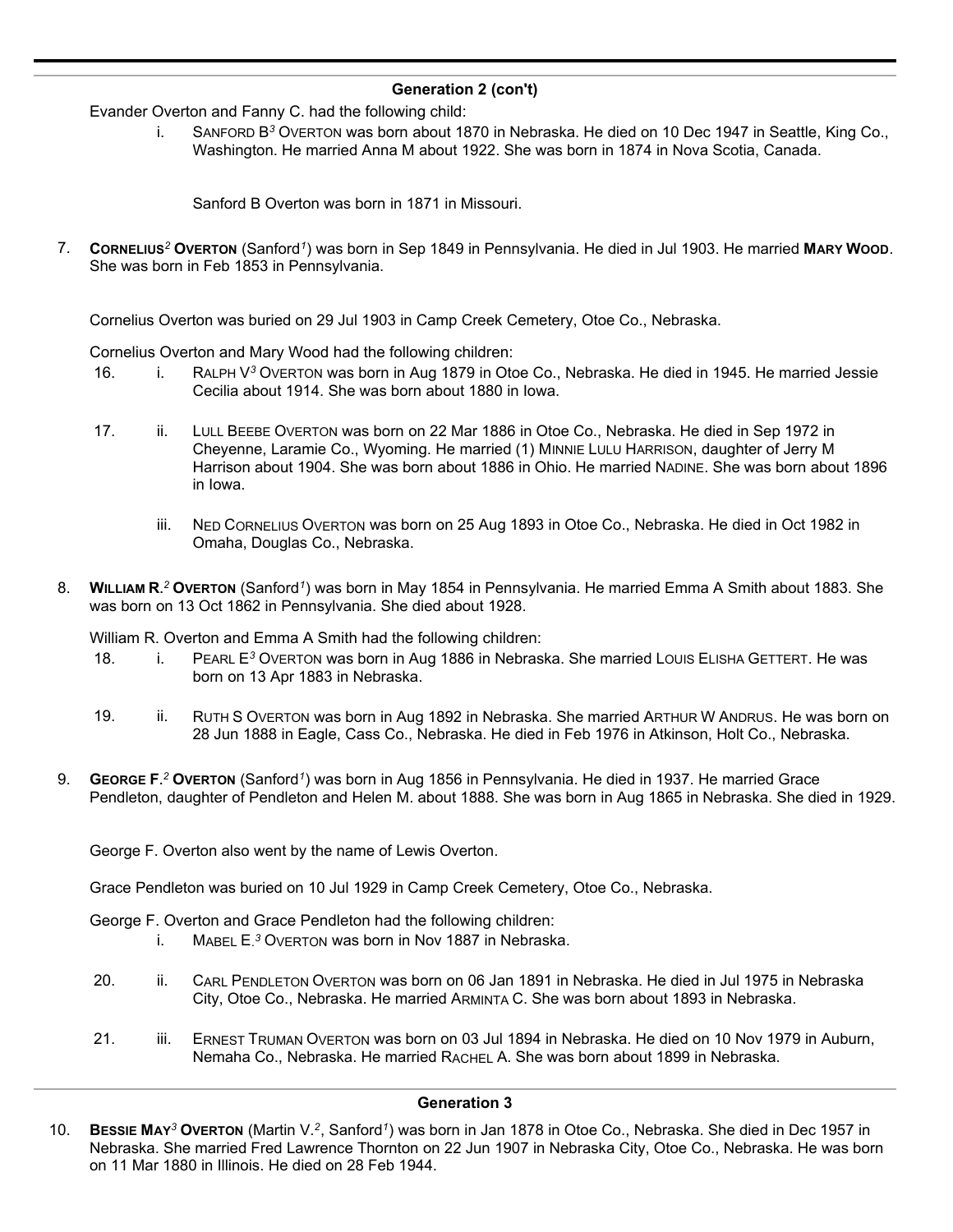# **Generation 3 (con't)**

Bessie May Overton was buried in Camp Creek Cemetery, Otoe Co., Nebraska.

Fred Lawrence Thornton was born about 1874 in Illinois. He was born about 1880 in Illinois. He was buried in Camp Creek Cemetery, Otoe Co., Nebraska. He also went by the name of Laurence F Thornton.

Fred Lawrence Thornton and Bessie May Overton had the following child:

- i. MARGARET M*<sup>4</sup>* THORNTON was born about Jun 1909 in Otoe Co., Nebraska.
- 11. **MERLE***<sup>3</sup>* **OVERTON** (Nelson*<sup>2</sup>* , Sanford*<sup>1</sup>* ) was born in Dec 1881 in Otoe Co., Nebraska. She died in Nov 1919 in Otoe Co., Nebraska. She married **HUSTON HOWARD HANKS**. He was born in Mar 1872 in Nebraska. He died on 13 Feb 1951 in Otoe Co., Nebraska.

Merle Overton was buried on 25 Nov 1919 in Camp Creek Cemetery, Otoe Co., Nebraska.

Huston Howard Hanks was buried on 13 Feb 1951 in Camp Creek Cemetery, Otoe Co., Nebraska.

Huston Howard Hanks and Merle Overton had the following children:

- 22. i. NELSON O*<sup>4</sup>* HANKS was born on 01 Nov 1904 in Otoe Co., Nebraska. He married MARIE LAUER. She was born in 1901 in Illinois.
	- ii. HOWARD HUSTON HANKS was born on 26 Sep 1907 in Otoe Co., Nebraska. He died on 01 Nov 1995 in Niles, Berrien Co., Michigan.

Howard Huston Hanks also went by the name of Howard H Hanks.

12. **OLIN NELSON***<sup>3</sup>* **OVERTON** (Nelson*<sup>2</sup>* , Sanford*<sup>1</sup>* ) was born on 26 Jan 1884 in Otoe Co., Nebraska. He died on 21 Jun 1948 in East Monticello, White Co., Indiana. He married (1) **OCTAVIA MAUD BURNETT**, daughter of Lewis Compton Burnett and Emma Caroline Berry on 10 Dec 1906 in Nebraska City, Otoe Co., Nebraska. She was born on 22 Nov 1880 in Nebraska City, Otoe Co., Nebraska. She died on 11 Oct 1970 in Indio, Riverside Co., California. He married (2) **MARIE VAN DEMAN**, daughter of John W Van Deman on 29 May 1937.

Olin Nelson Overton was born on 25 Jan 1884 in Otoe Co., Nebraska. He was buried in Riverview Cemetery, White Co., Indiana. He also went by the name of Orval Overton.

Octavia Maud Burnett was buried on 14 Oct 1970 in Coachella, Riverside Co., California.

Olin Nelson Overton and Octavia Maud Burnett had the following child:

- i. MARIE*<sup>4</sup>* ACKLES was born about 1904.
- 13. **MAYNARD***<sup>3</sup>* **OVERTON** (Samuel Cox*<sup>2</sup>* , Sanford*<sup>1</sup>* ) was born in Jun 1872 in Nebraska. He died in Sep 1925 in Nebraska. He married Ida Myra about 1897. She was born in Nov 1878 in Nebraska. She died in Aug 1963 in Nebraska.

Maynard Overton was buried on 06 Sep 1925 in Camp Creek Cemetery, Otoe Co., Nebraska. He also went by the name of Marion Overton.

Ida Myra was buried on 19 Aug 1963 in Camp Creek Cemetery, Otoe Co., Nebraska.

Maynard Overton and Ida Myra had the following children:

i. CLAUDE*<sup>4</sup>* OVERTON was born on 24 Nov 1897 in Nebraska. He died in Jul 1980 in Omaha, Douglas Co., Nebraska.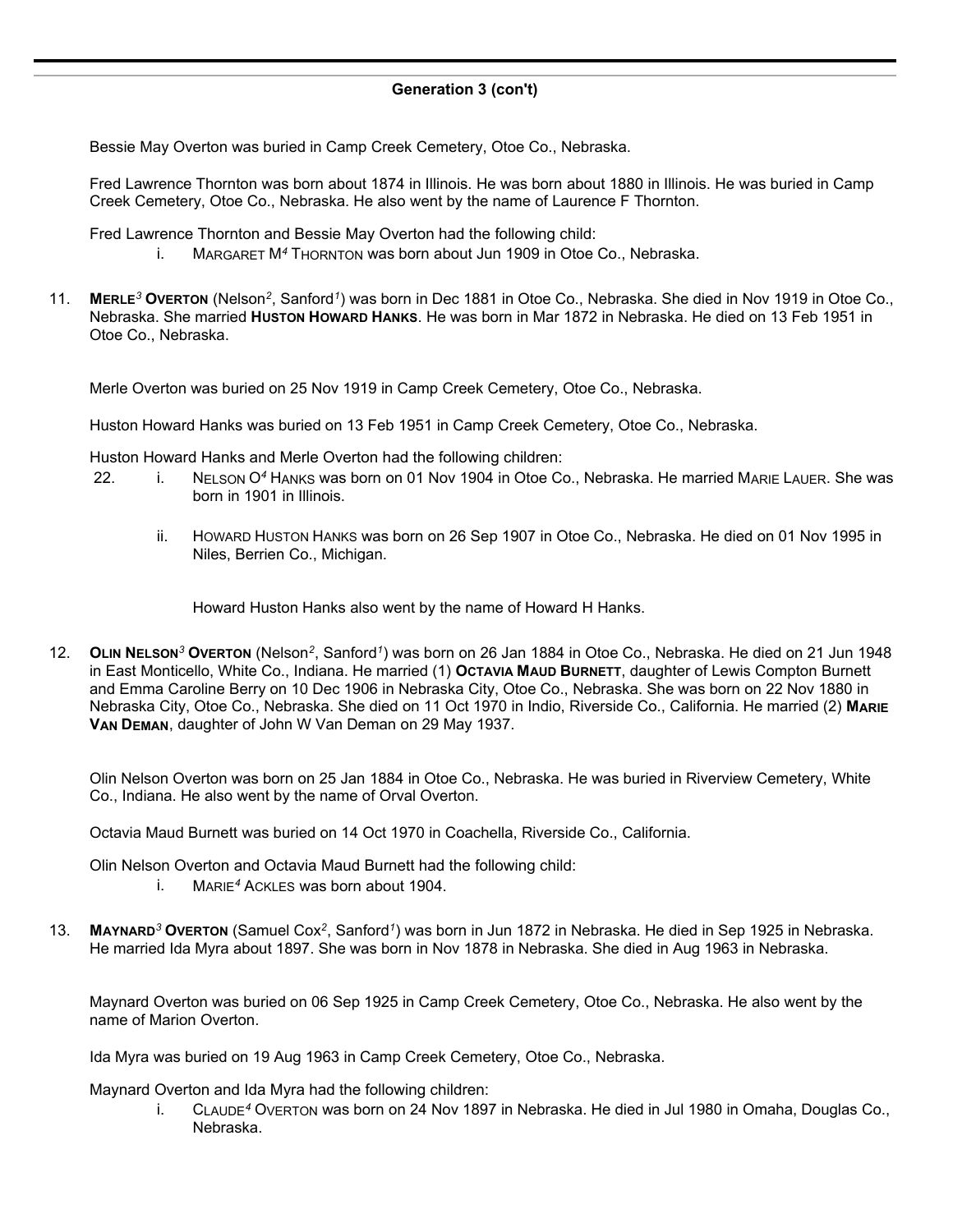### **Generation 3 (con't)**

Claude Overton was buried on 24 Jul 1980 in Camp Creek Cemetery, Otoe Co., Nebraska.

ii. GLADYS OVERTON was born on 18 Nov 1900 in Nebraska. She died on 25 Nov 1993 in Sioux Falls, Minnehaha Co., South Dakota. She married FRED HEDLUND. He was born on 10 Oct 1897 in Nebraska. He died in Jan 1979 in Sioux Falls, Minnehaha Co., South Dakota.

Gladys Overton also went by the name of Gladys Hedlund.

14. **STEWART***<sup>3</sup>* **OVERTON** (Samuel Cox*<sup>2</sup>* , Sanford*<sup>1</sup>* ) was born on 01 Oct 1880. He died on 10 Nov 1908 in Alliance, Box Butte Co., Nebraska. He married Lucinda Smith on 01 Jan 1902 in Auburn, Nemaha Co., Nebraska. She was born in 1878 in Missouri.

Stewart Overton was buried on 15 Nov 1908 in Camp Creek Cemetery, Otoe Co., Nebraska.

Stewart Overton and Lucinda Smith had the following children:

- 23. i. HELEN*<sup>4</sup>* OVERTON was born on 02 Feb 1904 in Nebraska City, Otoe Co., Nebraska. She died in Mar 1981 in Loveland, Larimer Co., Colorado. She married AUSTIN URBACH. He was born on 26 Feb 1903 in Nebraska. He died on 14 Aug 1977 in Dallas, Dallas Co., Texas.
- 24. ii. HAZEL OVERTON was born on 04 Apr 1906 in Nebraska City, Otoe Co., Nebraska. She died on 17 May 1984 in Brush, Morgan Co., Colorado. She married ROSCOE R BELL. He was born in 1905 in Missouri. He died in Wyoming.
- 15. **SIBYL L** *<sup>3</sup>* **OVERTON** (Samuel Cox*<sup>2</sup>* , Sanford*<sup>1</sup>* ) was born on 21 Oct 1896 in Nebraska. She died in Aug 1983 in Nemaha Co., Nebraska. She married Edward Clay McConnell about 1915. He was born on 16 Dec 1892 in Nebraska. He died in Oct 1971 in Nemaha Co., Nebraska.

Edward Clay McConnell and Sibyl L Overton had the following children:

- i. EDWARD GLENN*<sup>4</sup>* MCCONNELL was born on 14 Jun 1916 in Nebraska. He died on 01 Feb 2003 in Auburn, Nemaha Co., Nebraska.
- ii. ROY A MCCONNELL was born on 24 Dec 1917 in Nebraska. He died on 03 Mar 2000 in Auburn, Nemaha Co., Nebraska.
- iii. HOOPER MCCONNELL was born in 1919 in Nebraska.

Hooper McConnell also went by the name of Harold L McConnell.

16. **RALPH V***<sup>3</sup>* **OVERTON** (Cornelius*<sup>2</sup>* , Sanford*<sup>1</sup>* ) was born in Aug 1879 in Otoe Co., Nebraska. He died in 1945. He married Jessie Cecilia about 1914. She was born about 1880 in Iowa.

Ralph V Overton was buried on 24 Jun 1945 in Camp Creek Cemetery, Otoe Co., Nebraska.

Ralph V Overton and Jessie Cecilia had the following children:

- i. MARY BERNICE*<sup>4</sup>* OVERTON was born about 1907 in South Dakota.
- ii. CLAIRE A OVERTON was born on 17 Jun 1910 in South Dakota. She died on 24 Jan 1983 in Pierre, Hughes Co., South Dakota. She married Paul J Freeburg on 03 Nov 1937 in Winner, Tripp Co., South Dakota. He was born on 19 May 1910. He died on 16 Apr 1992 in Pierre, Hughes Co., South Dakota.
- iii. CORNELIUS J OVERTON was born on 24 Jan 1916 in South Dakota. He died on 01 Mar 1992 in Escambia Co., Florida.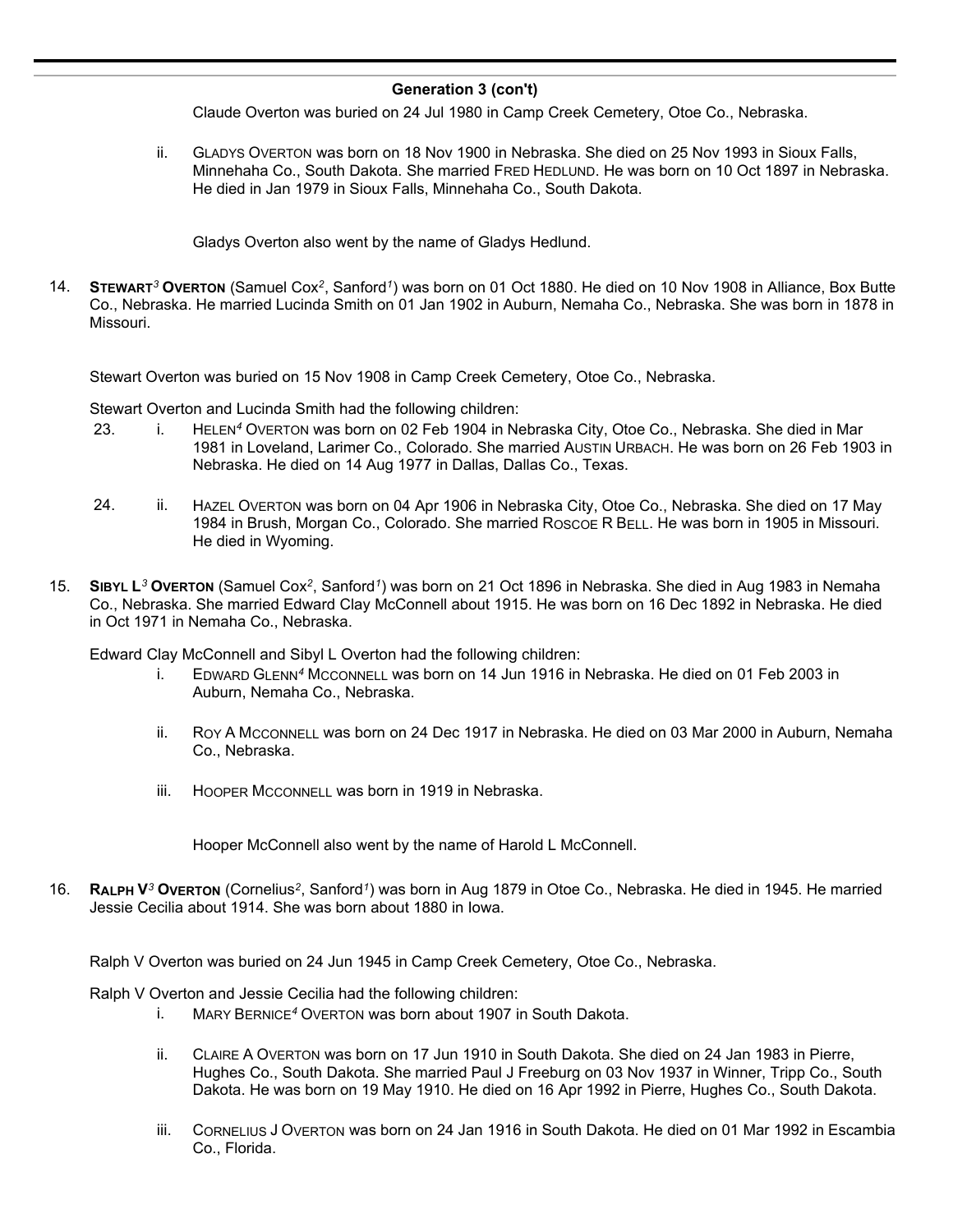# **Generation 3 (con't)**

Cornelius J Overton also went by the name of Neil Joseph Overton.

- iv. HELEN F OVERTON was born about 1918 in South Dakota.
- 17. **LULL BEEBE***<sup>3</sup>* **OVERTON** (Cornelius*<sup>2</sup>* , Sanford*<sup>1</sup>* ) was born on 22 Mar 1886 in Otoe Co., Nebraska. He died in Sep 1972 in Cheyenne, Laramie Co., Wyoming. He married (1) **MINNIE LULU HARRISON**, daughter of Jerry M Harrison about 1904. She was born about 1886 in Ohio. He married **NADINE**. She was born about 1896 in Iowa.

Lull Beebe Overton and Minnie Lulu Harrison had the following children:

- 25. i. LULA BELLE*<sup>4</sup>* OVERTON was born on 29 Aug 1907 in Walthill, Thurston Co., Nebraska. She died on 25 Jun 1993 in Walthill, Thurston Co., Nebraska. She married Dale George Benter on 04 Jun 1927 in Gregory Co., South Dakota. He was born on 01 Nov 1905 in South Dakota. He died on 14 Jan 1998 in Walthill, Thurston Co., Nebraska.
	- ii. DEAN OVERTON was born on 23 Jul 1913 in Nebraska. He died in Mar 1957.
- 18. **PEARL E***<sup>3</sup>* **OVERTON** (William R.*<sup>2</sup>* , Sanford*<sup>1</sup>* ) was born in Aug 1886 in Nebraska. She married **LOUIS ELISHA GETTERT**. He was born on 13 Apr 1883 in Nebraska.

Louis Elisha Gettert and Pearl E Overton had the following children:

- i. ELVA L *<sup>4</sup>* GETTERT was born about Feb 1918 in Nebraska.
- 26. ii. GLEN GETTERT was born on 28 May 1924 in Atkinson, Holt Co., Nebraska. He died on 09 Jan 2004 in Crawford, Dawes Co., Nebraska. He married Rita Laible on 01 Sep 1949.
- 19. **RUTH S***<sup>3</sup>* **OVERTON** (William R.*<sup>2</sup>* , Sanford*<sup>1</sup>* ) was born in Aug 1892 in Nebraska. She married **ARTHUR W ANDRUS**. He was born on 28 Jun 1888 in Eagle, Cass Co., Nebraska. He died in Feb 1976 in Atkinson, Holt Co., Nebraska.

Ruth S Overton was buried in Woodlawn Cemetery, Atkinson, Holt Co., Nebraska.

Arthur W Andrus and Ruth S Overton had the following child:

- MILTON A<sup>4</sup> ANDRUS was born about 1914 in Nebraska. He married IRMA BUTTERFIELD.
- 20. **CARL PENDLETON***<sup>3</sup>* **OVERTON** (George F.*<sup>2</sup>* , Sanford*<sup>1</sup>* ) was born on 06 Jan 1891 in Nebraska. He died in Jul 1975 in Nebraska City, Otoe Co., Nebraska. He married **ARMINTA C**. She was born about 1893 in Nebraska.

Carl Pendleton Overton was born about 1892 in Nebraska.

Arminta C was born about 1892.

Carl Pendleton Overton and Arminta C had the following child:

- i. MARY J *<sup>4</sup>* OVERTON was born about 1926.
- 21. **ERNEST TRUMAN***<sup>3</sup>* **OVERTON** (George F.*<sup>2</sup>* , Sanford*<sup>1</sup>* ) was born on 03 Jul 1894 in Nebraska. He died on 10 Nov 1979 in Auburn, Nemaha Co., Nebraska. He married **RACHEL A**. She was born about 1899 in Nebraska.

Ernest Truman Overton was buried on 13 Nov 1979 in Camp Creek Cemetery, Otoe Co., Nebraska.

Ernest Truman Overton and Rachel A had the following child:

i. BONNIE J *<sup>4</sup>* OVERTON was born about 1926.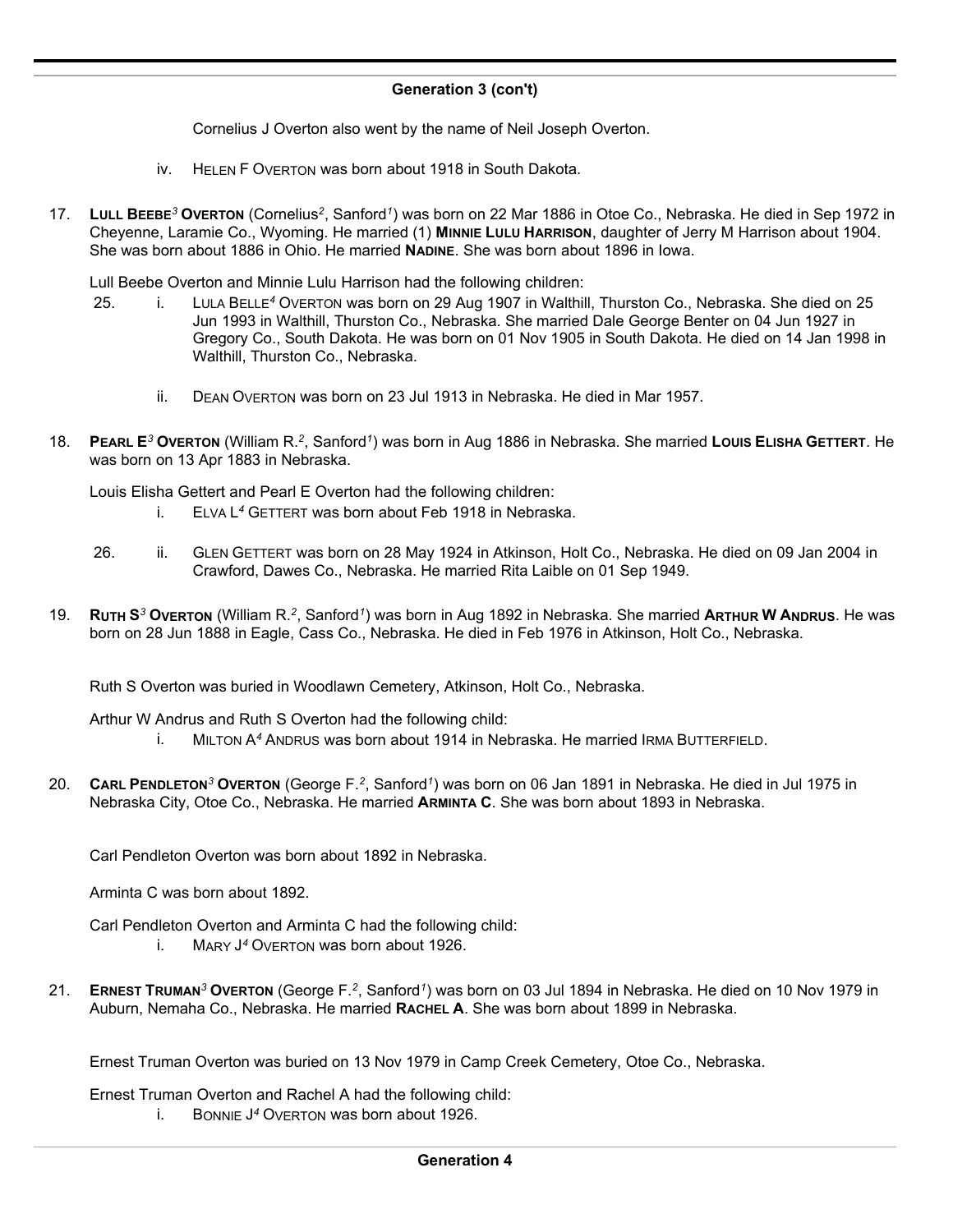### **Generation 4 (con't)**

22. **NELSON O***<sup>4</sup>* **HANKS** (Merle*<sup>3</sup>* Overton, Nelson*<sup>2</sup>* Overton, Sanford*<sup>1</sup>* Overton) was born on 01 Nov 1904 in Otoe Co., Nebraska. He married **MARIE LAUER**. She was born in 1901 in Illinois.

Nelson O Hanks was born about 1904 in Otoe Co., Nebraska.

Nelson O Hanks and Marie Lauer had the following child:

- i. DOUGLAS NELSON*<sup>5</sup>* HANKS was born about May 1927 in Illinois. He died on 31 Aug 1932 in Chicago, Cook, Illinois.
- 23. **HELEN<sup>4</sup> OVERTON** (Stewart<sup>3</sup>, Samuel Cox<sup>2</sup>, Sanford<sup>1</sup>) was born on 02 Feb 1904 in Nebraska City, Otoe Co., Nebraska. She died in Mar 1981 in Loveland, Larimer Co., Colorado. She married **AUSTIN URBACH**. He was born on 26 Feb 1903 in Nebraska. He died on 14 Aug 1977 in Dallas, Dallas Co., Texas.

Helen Overton was born in 1909. She died on 07 Mar 1981 in Dallas, Dallas Co., Texas. She also went by the name of Helen Urbach.

Austin Urbach and Helen Overton had the following child:

- i. HAROLD E*<sup>5</sup>* URBACH was born in 1925.
- 24. **HAZEL***<sup>4</sup>* **OVERTON** (Stewart*<sup>3</sup>* , Samuel Cox*<sup>2</sup>* , Sanford*<sup>1</sup>* ) was born on 04 Apr 1906 in Nebraska City, Otoe Co., Nebraska. She died on 17 May 1984 in Brush, Morgan Co., Colorado. She married **ROSCOE R BELL**. He was born in 1905 in Missouri. He died in Wyoming.

Roscoe R Bell and Hazel Overton had the following children:

- i. ROBERT*<sup>5</sup>* BELL was born about Mar 1926 in Colorado.
- ii. BARBARA DELORES BELL was born about Sep 1928 in Colorado. She died on 08 Jun 1982 in Denver, Denver Co., Colorado. She married NORMAN EARL MILES.
- 25. **LULA BELLE***<sup>4</sup>* **OVERTON** (Lull Beebe*<sup>3</sup>* , Cornelius*<sup>2</sup>* , Sanford*<sup>1</sup>* ) was born on 29 Aug 1907 in Walthill, Thurston Co., Nebraska. She died on 25 Jun 1993 in Walthill, Thurston Co., Nebraska. She married Dale George Benter on 04 Jun 1927 in Gregory Co., South Dakota. He was born on 01 Nov 1905 in South Dakota. He died on 14 Jan 1998 in Walthill, Thurston Co., Nebraska.

Dale George Benter and Lula Belle Overton had the following child:

- i. BETTY L<sup>5</sup> BENTER was born about May 1918 in South Dakota.
- 26. **GLEN***<sup>4</sup>* **GETTERT** (Pearl E*<sup>3</sup>* Overton, William R.*<sup>2</sup>* Overton, Sanford*<sup>1</sup>* Overton) was born on 28 May 1924 in Atkinson, Holt Co., Nebraska. He died on 09 Jan 2004 in Crawford, Dawes Co., Nebraska. He married Rita Laible on 01 Sep 1949.

Glen Gettert was buried in Carwford, Dawes Co., Nebraska.

Glen Gettert and Rita Laible had the following children:

- i. JAMES*<sup>5</sup>* GETTERT.
- ii. ELBA GETTERT. She married MAHONEY.
- iii. GARY GETTERT.
- iv. PATTI GETTERT. She married MAHONEY.
- v. LEWIS GETTERT.